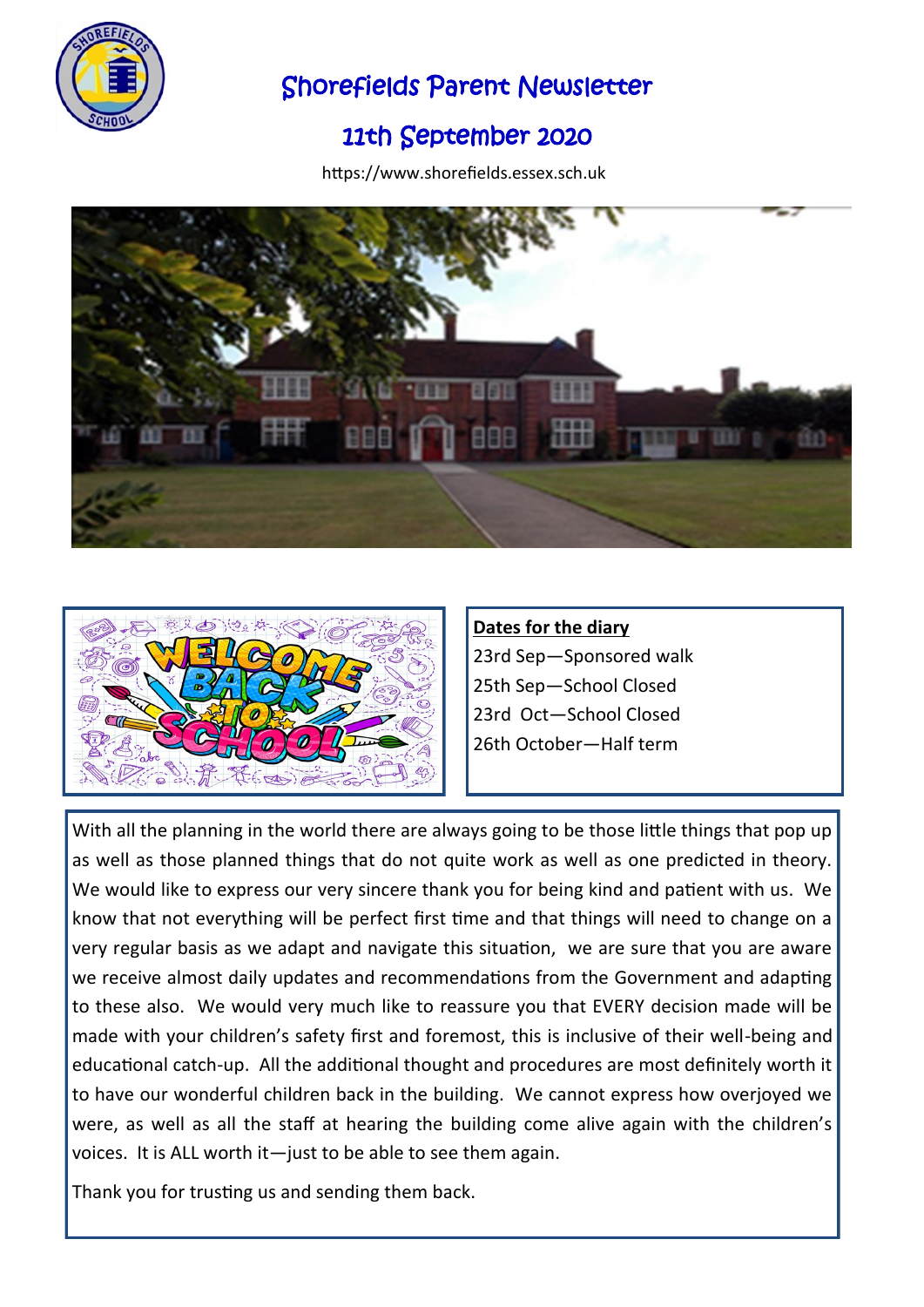

## SPONSORED WALK

We will having our annual sponsored walk on Wednesday 23rd September, students will be walking 1 mile around the school block, classes will be staggered throughout the day. Please remember to return your sponsor forms and if your child requires a buggy could you please bring that in to on Wednesday as well.. Thank you

**In order to keep paper exchange to a minimum all head bumps will be emailed home with a note in the home school book, so please check your emails. All other bumps/grazes will be written in the home school book. Any injuries that require further treatment we will of course phone you. Thank you for your understanding.**

If anyone would like a copy of the Virtual Summer Show video, this is now available at a cost of £5.00.

Can everyone please remember NOT to share tapestry videos or pictures which have other pupils or staff in on socially media, thank you



Please note that our policies can be found on our school website. Our privacy policy has been updated.